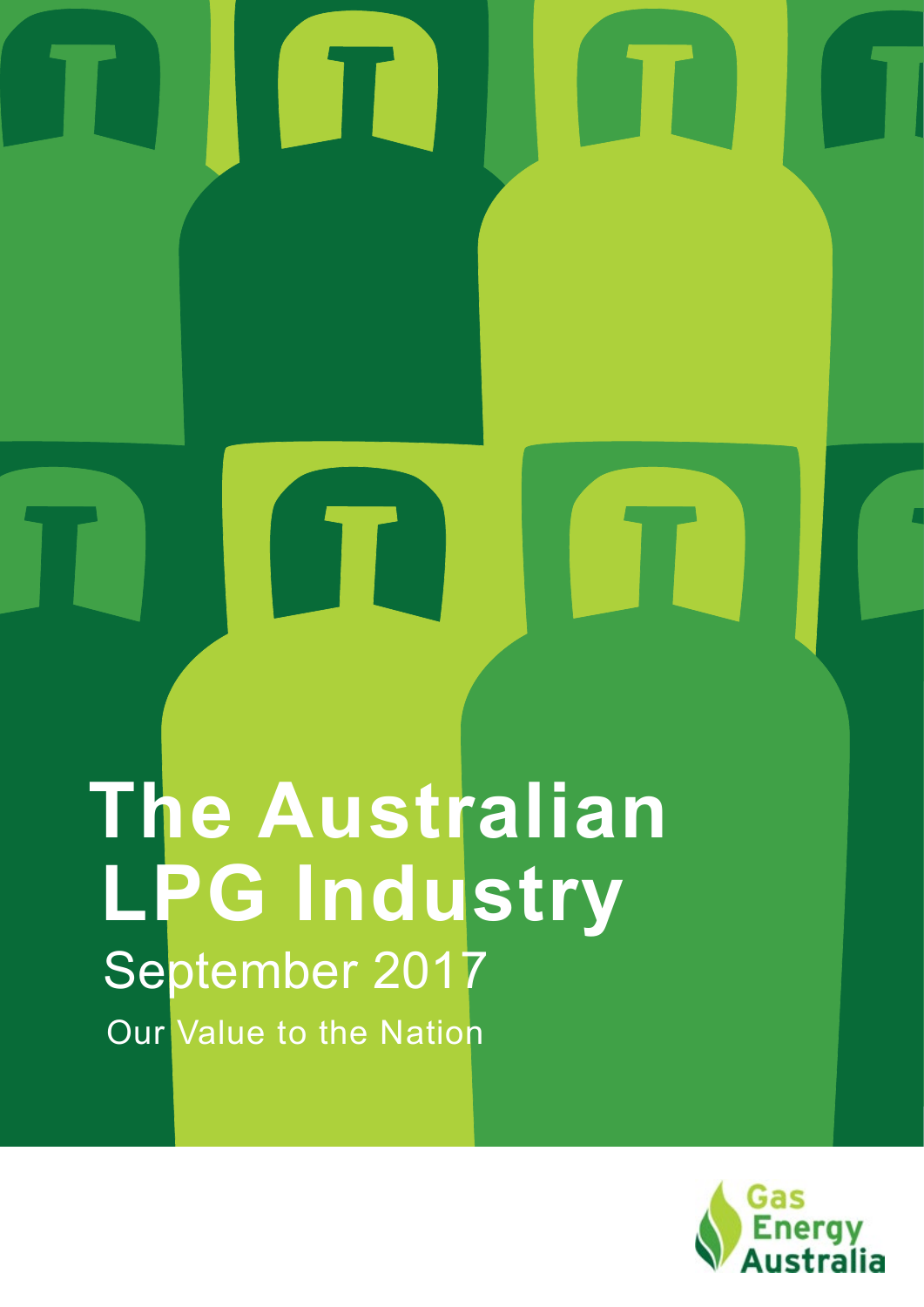# **Our Mission is**

*"...to improve the nation's energy security and environment and reduce energy costs by maximising the benefits of gaseous fuels to the community..."*

## **Our Industry**

LPG is available everywhere all of the time. With its availability and diverse applications, in the transport and stationary energy sectors, the industry is equipped to immediately contribute to a safe and sustainable energy solution whenever and wherever the need arises.

As an alternative energy source, LPG is playing an important role in shaping Australia's future energy policy and lowering our carbon footprint. LPG is a significant contributor to the Australian economy both in exports and providing access to an easily transported and safe low carbon energy source for Australians everywhere.

## **Our Customers**

Millions of Australians currently use LPG every day across hundreds of applications. Our customers enjoy the multiple uses of the gas for private, commercial and industrial applications, including transportation, farming, power generation, hot water, cooking, space heating and outdoor recreation. LPG can be used anywhere and anytime, without large investments in infrastructure.

# **Building a more secure energy future through increased use of LPG**

With greater use of LPG there are significant flow-on benefits to the Australian economy in terms of increased energy security, reduced greenhouse gas emissions, improved air quality and health outcomes, lower energy costs for households and businesses, creating more local jobs and reversing the Australian economy's growing dependency on fuel imports.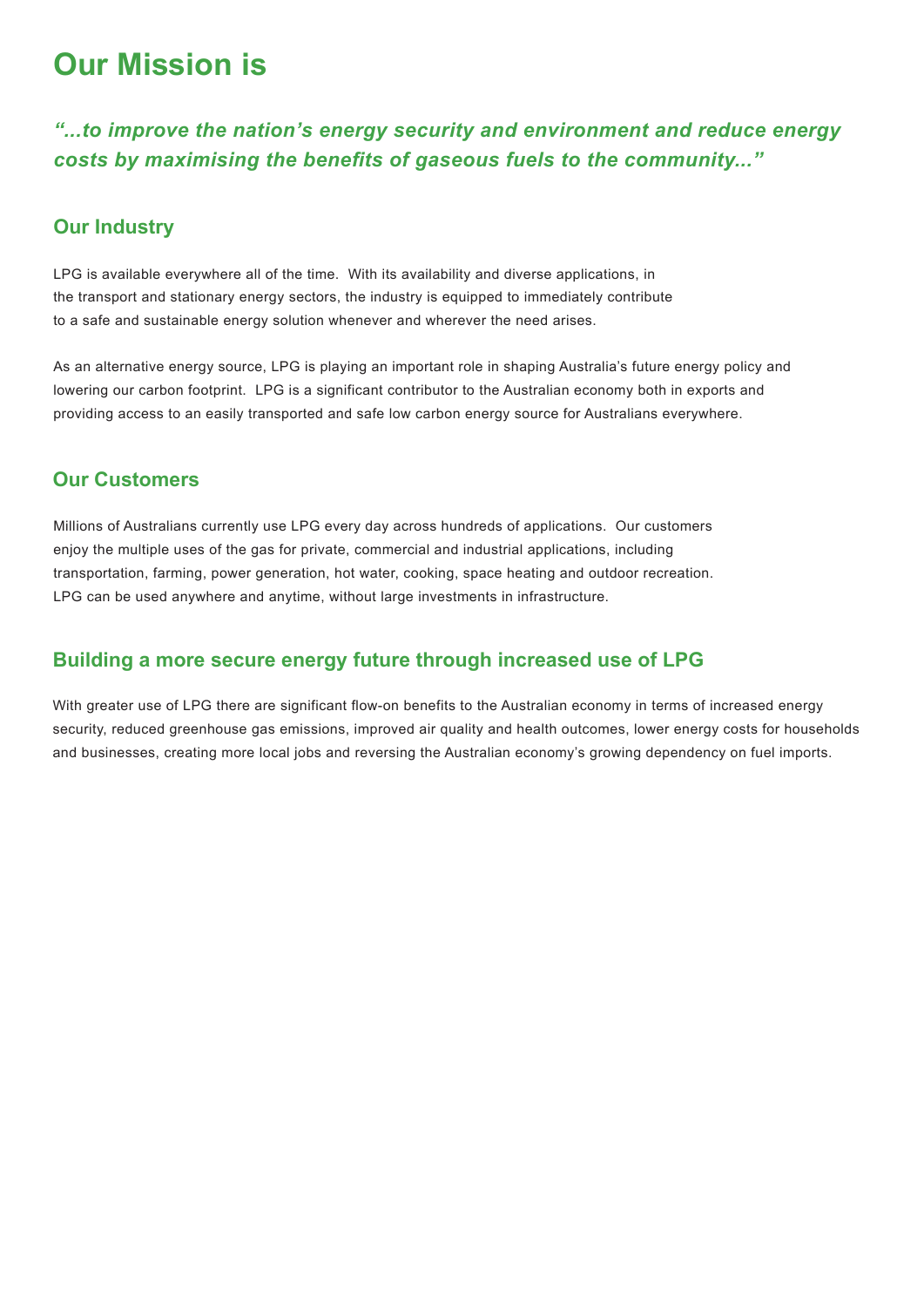# **Table of Contents**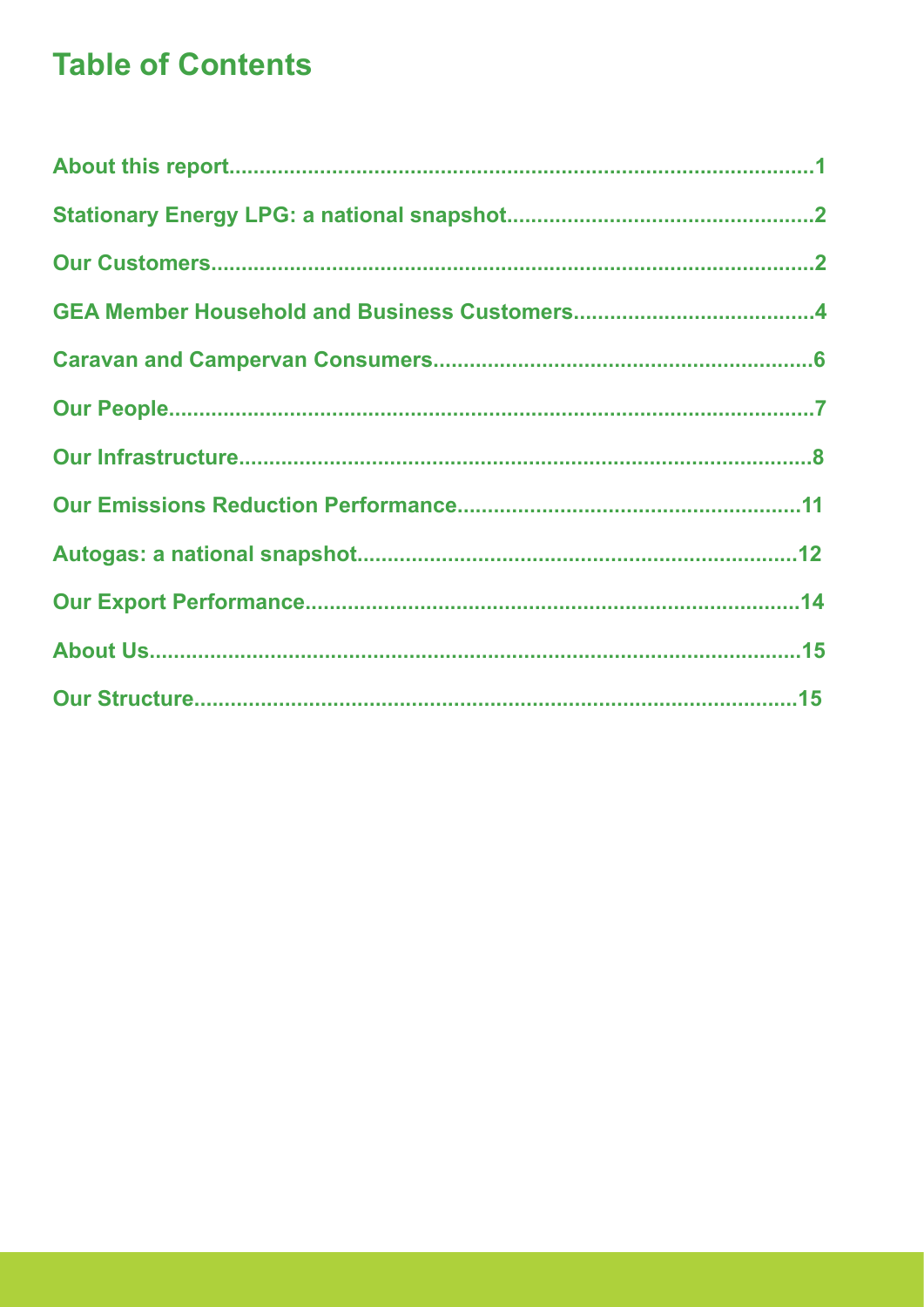# **About this Report**

Gas Energy Australia (GEA), on behalf of its members and associates, has published this report to provide a "snapshot" of the value that the Liquefied Petroleum Gas (LPG) industry represents to Australia and its people in terms of:

- customers;
- people;
- infrastructure;
- emissions reductions; and
- autogas capabilities.

This is a follow-up report from the initial report completed in December 2014. As with the previous report, the Association's Secretariat has worked closely with its members and associates through the Association's Stationary Energy LPG Taskforce to design and conduct a survey of GEA members, Rivet Group, Elgas, Kleenheat, Origin and Supagas, to collect the data on which this report is largely based. The Secretariat subsequently collated the results of the member survey and developed this report for publication.

The report uses a combination of official ABS data and data reported by GEA members. It is worthwhile noting that the true size of the industry when including the leisure, camping and automotive sector is likely to be significantly larger than indicated by the GEA member only survey data figures. Additionally, any discrepancies in numbers is due to the differences in data source.

This report also contains data on numbers of caravans and campervans which form an important part of the leisure sector. The majority of these vehicles use LPG as a fuel for a range of applications.

The GEA member survey data in this report has been supplemented with research undertaken by the consulting firm pitt&sherry, which compares the cost of greenhouse gas emissions performance of different types of water heaters. This research estimates the emissions abatement associated with LPG in comparison with other water heater energy types such as electric resistance. It has also been supplemented by data contained in the 2016 GEA LPG Supply and Demand Study, which was prepared for the Association by ACIL Allen Consulting.

In relation to gas bottle numbers, information in this report refers only to gas bottles owned by GEA members and associates which include around 4.5 million exchange cylinders. Gas bottles privately held (and their value) are not included, the number of which are believed to be very similar.

For the first time, this report also contains data on Australia's autogas sector. Autogas is a low emissions transport fuel which is produced domestically, thereby adding to Australia's energy security.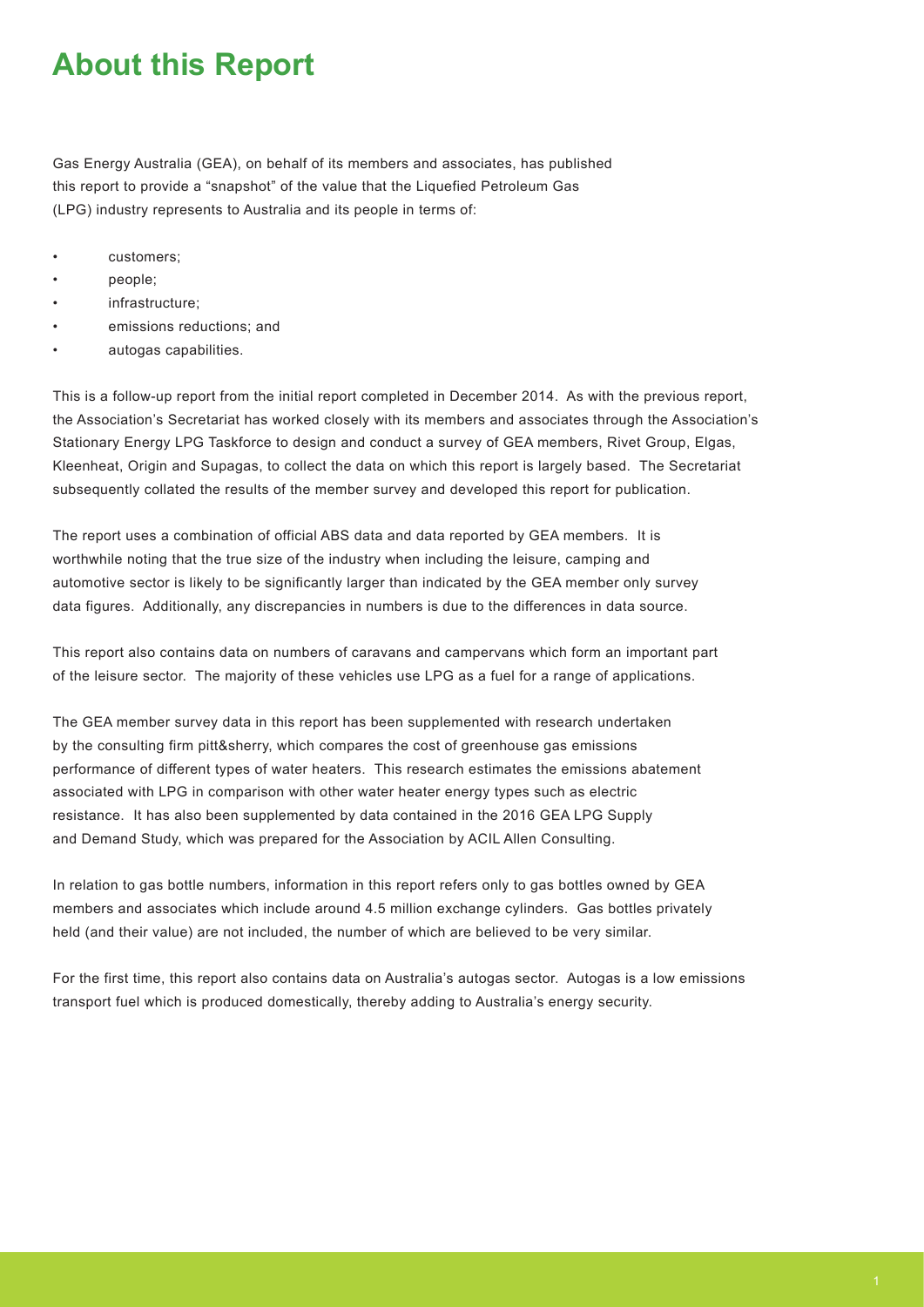# **Stationary energy LPG: a national snapshot**

# **Our Customers**

Our value statement:

# *"…Around two million customers across Australia use LPG indoors"*

# **Figure 1: Number of consumers by type**



 *Source: \*ABS Energy Use and Conservation, March 2014 \*ABS Household and Family Projections, Australia 2011-2036 \*\*2016 GEA Member Survey*

#### **LPG supports many Australian households and businesses:**

- Nearly 2 million Australian households consume LPG in their homes.
- Our members supply over 160,000 Australian businesses.
- Our members supply more than 1,155,000 Australian customers (not including recreational and autogas customers).

While not included in the ABS data, a significant component of the industry is portable leisure cylinders. There are around 9 million of these cylinders in Australia, comprising roughly 4.5 million exchange cylinders; and 4.5 million privately owned cylinders.



# **Figure 2: Households using LPG indoors by location**

*Source: ABS Energy Use and Conservation, March 2014 ABS Household and Family Projections, Australia 2011-2036*

#### **Consumers in capital cities and regional areas rely on LPG in their homes:**

- Over a million households in regional areas use LPG in their homes.
- Over 800,000 consumers in the capital cities use LPG in their homes.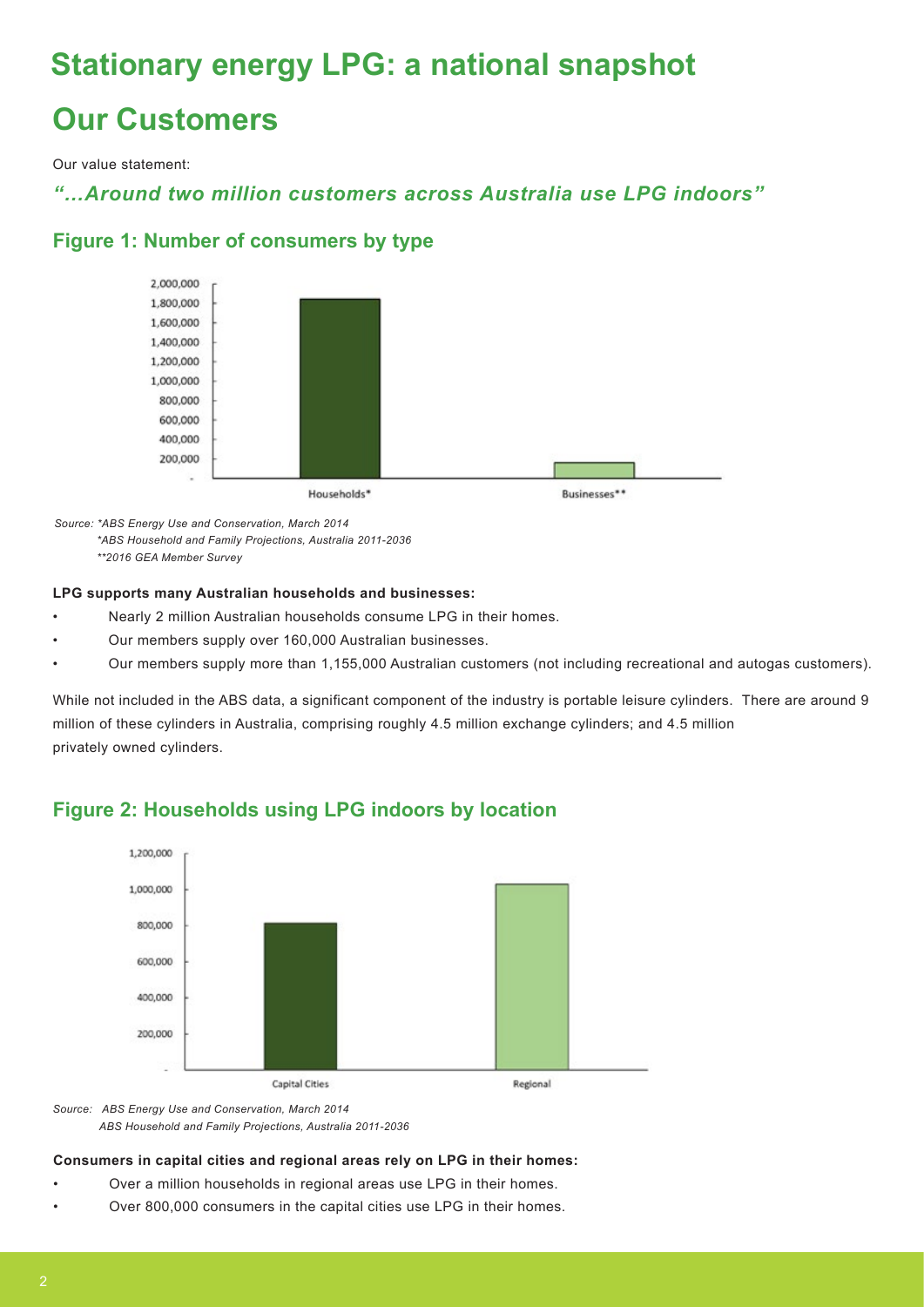# **Figure 3: Total national volume of stationary LPG demand**



*Source: GEA 2016 LPG Supply and Demand Study*

#### **Stationary energy LPG demand has remained steady over time.**

• Australian consumption of stationary energy LPG has averaged 736 kilotonnes per annum since 2008, despite the government subsidised extension of the natural gas network into some LPG markets.



## **Figure 4: Total national volume of LPG demand and supply**

*Source: GEA 2016 LPG Supply and Demand Study and industry forecasts from 2017*

#### **Australia's LPG industry is well placed to meet demand**

- The Australian LPG industry has always been able to meet Australian demand for its product.
	- The Australian LPG industry is forecast to continue to have more than adequate supply to meet demand.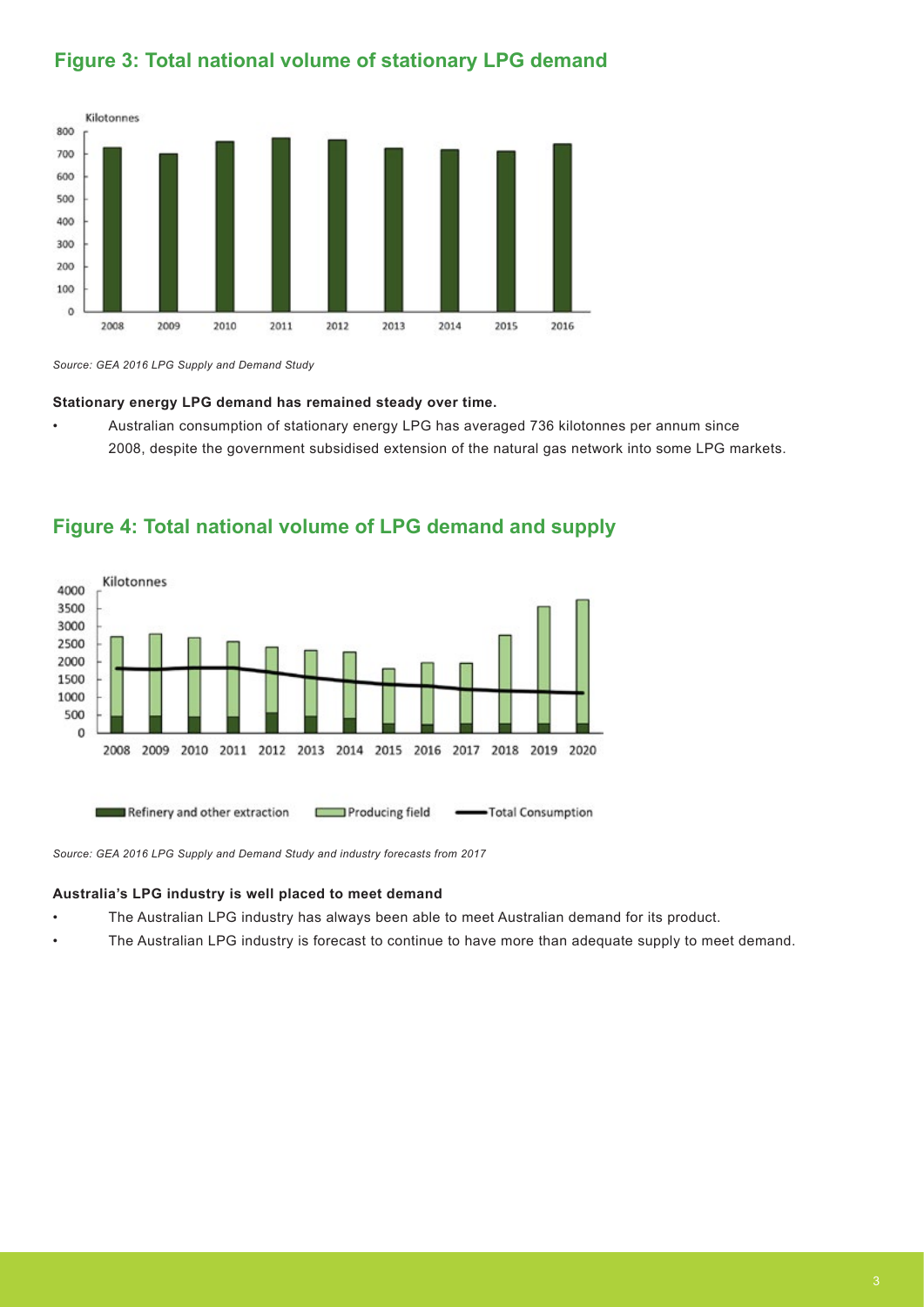# **Figure 5: Number of households using LPG indoors by State/Territory**



*Source: ABS Energy Use and Conservation, March 2014 ABS Household and Family Projections, Australia 2011-2036*

- New South Wales is the largest market with more than 500,000 household consumers.
- Queensland is the second largest market with nearly 490,000 household consumers.
- Victoria is the third largest market with over 335,000 household consumers.

# **GEA Member Household and Business Customers**



## **Figure 6: Share of Customers by State/Territory and Type**

*Source: 2016 GEA Member Survey*

#### **We support households and businesses in every state:**

- Queensland has the highest proportion of household consumers at 87 per cent.
- Western Australia and Northern Territory have the next greatest

proportion of household consumers at 86 per cent.

The ACT has the highest proportion of business consumers at 22 per cent.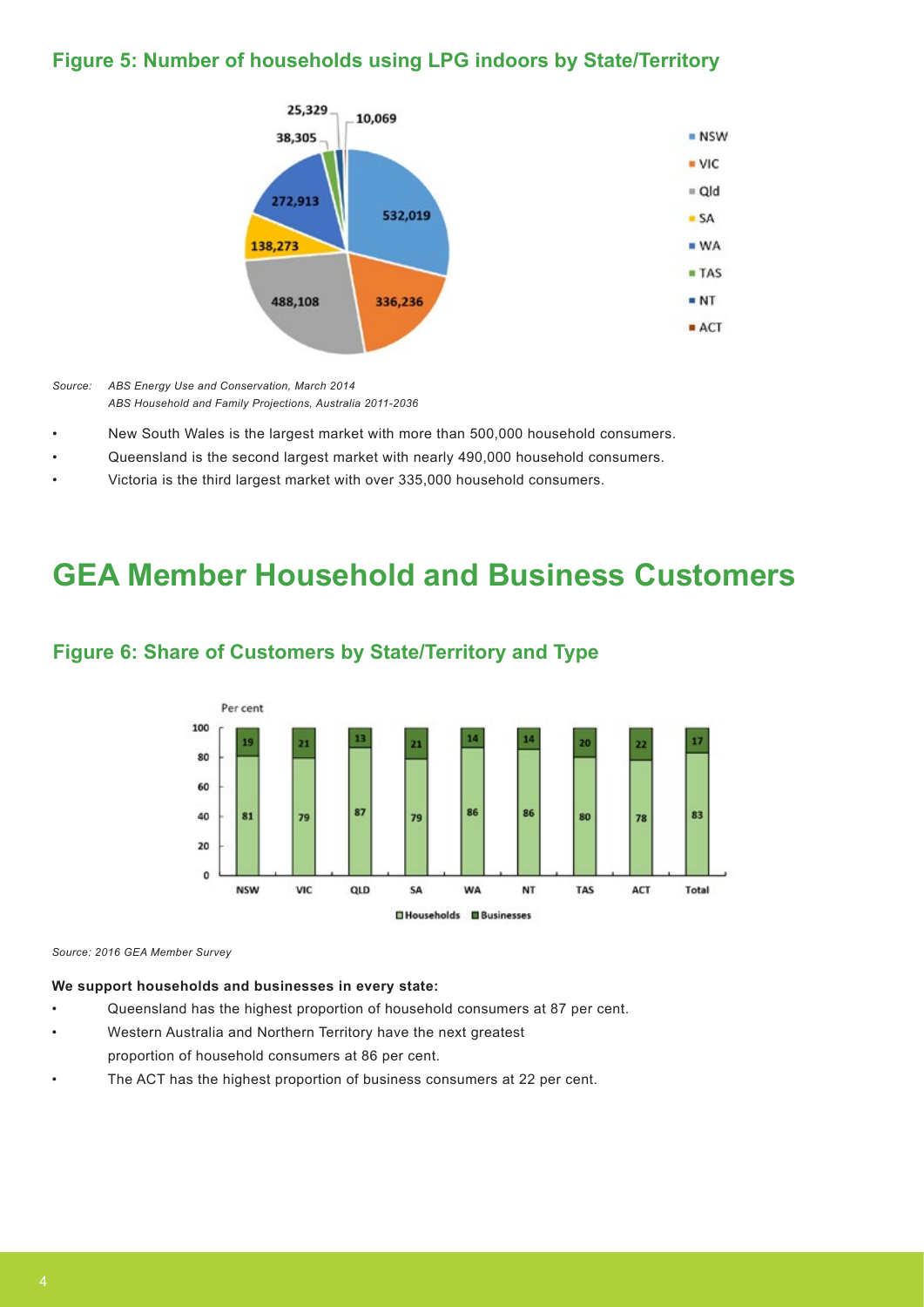# **Figure 7: Share of Households by State/Territory and Location (a)**



*Source: ABS Energy Use and Conservation, March 2014*

*ABS Household and Family Projections, Australia 2011-2036*

*(a) Data not available for publication for NT and ACT, but included in totals where applicable*

#### **We support customers living in regional Australia**

- NSW, Queensland and Tasmanian all have a higher proportion of their customers in regional areas.
- Queensland is the highest with nearly 70 per cent of customers living in regional areas.
- Victoria has the highest proportion of its customers living in a capital city at 56 per cent.

## **Figure 8: Share of national stationary LPG demand by State/Territory (per cent)**



**NSW** • Vic = Old • SA • WA • NT • Tas

*Source: GEA 2016 LPG Supply and Demand Study*

#### **All states demand LPG for stationary energy:**

- Victoria has the highest demand at 30 per cent of total demand.
- New South Wales and Victoria are also large consumers of LPG at 25 per cent and 24 per cent respectively.
- Total stationary energy LPG demand is estimated at 726 kilotonnes in 2016.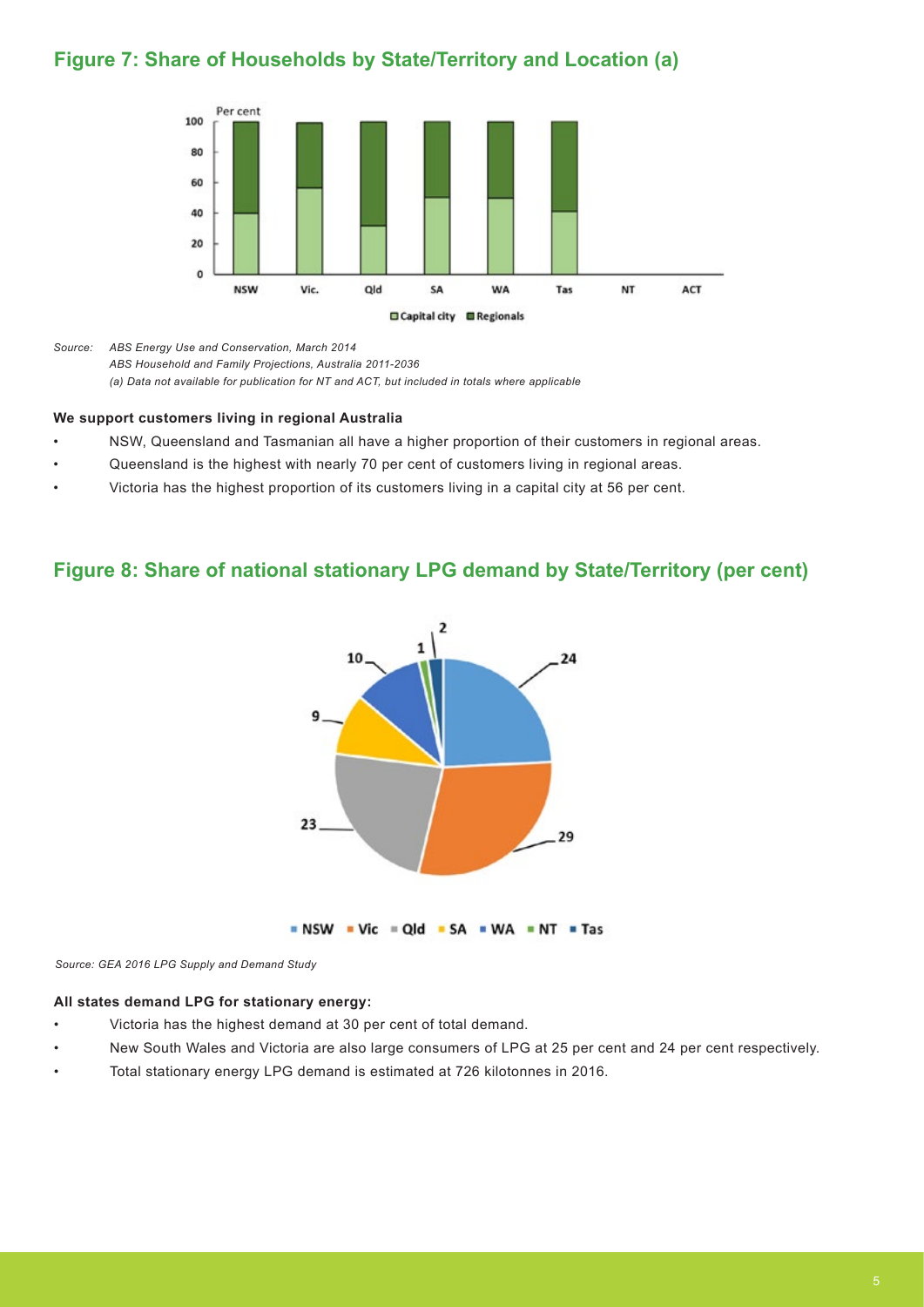# **Caravan and Campervan Consumers**

Caravans and campervans form an important part of the leisure sector and the majority of these vehicles use LPG as a fuel for a range of applications, especially cooking and heating. In addition, nearly 2,000 campervans use autogas LPG as a transport fuel .



# **Figure 9: Number of registered caravans by State/Territory\***

*\*As at 31 January 2016*

*Source: Caravan Industry Association of Australia, www.caravanindustry.com.au/latest-caravan-and-camping-industry-business-sentiment-report*

- There were more than 550,000 registered caravans in 2016.
- Queensland and Victoria had the largest numbers of caravans at almost 140,000 registrations each.

# **Figure 10: Number of registered campervan by State/Territory\***



*\*As at 31 January 2016*

*Source: Caravan Industry Association of Australia, www.caravanindustry.com.au/latest-caravan-and-camping-industry-business-sentiment-report* 

- There were more than 60,000 registered campervans in Australia in 2016.
- Queensland and NSW had the largest numbers of registered campervans at over 14,000 each.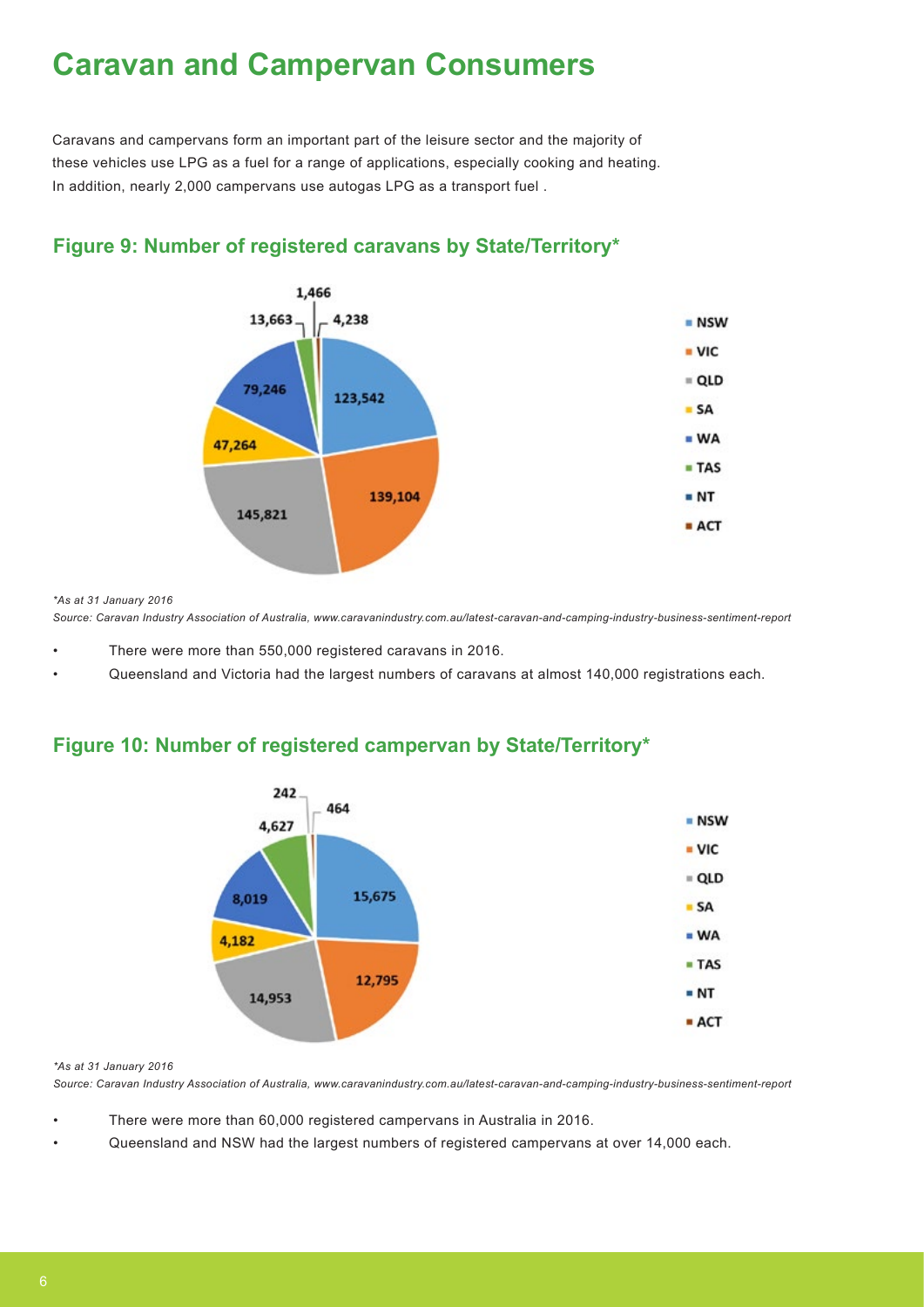# **Our People**

Our value statement:

*"…We provide a livelihood for families through our support of contractors as well as employees."*



## **Figure 11: Workforce numbers by type**

*Source: GEA 2016 Member Survey*

We employ a substantial number of contractors as well as direct employees.

- Our members directly employ in excess of 1,500 people.
- We employ in excess of 1,100 contractors and externally hired people.





*Source: GEA 2016 Member Survey*

#### **Our members employ people in every state and territory:**

- A total of 834 people are employed in New South Wales, our largest state for employment at 31 per cent.
- 508 people are employed in Victoria while 586 are employed in Queensland.
- Due to the large number of customers in regional and remote Australia, our members provide significant employment in these areas.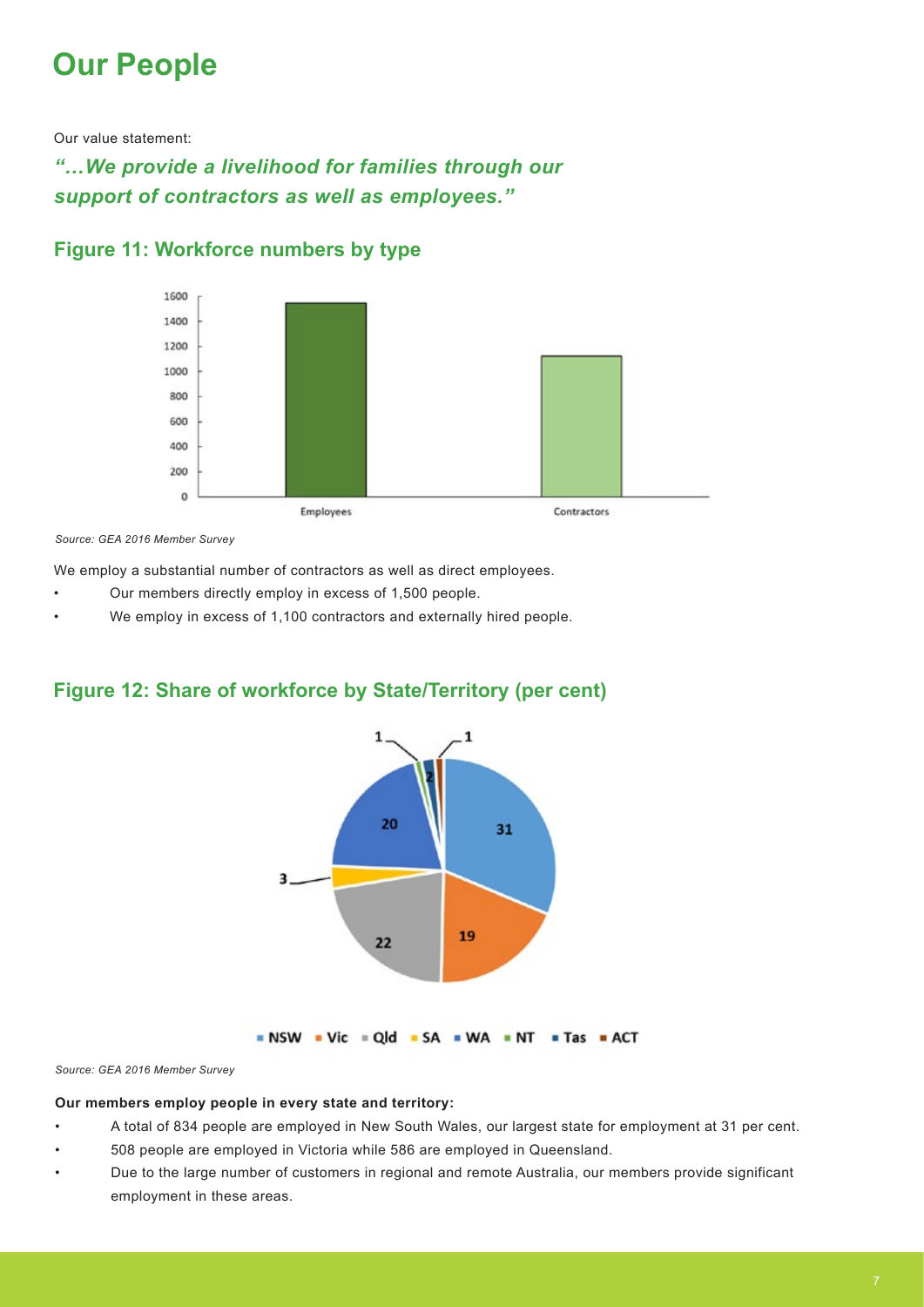# **Our Infrastructure**

Our value statement:

*"… Gas Energy Australia members have around \$4 billion invested in delivering stationary energy LPG across the Australian continent – and are continuing to invest to improve reliability, safety and service."*



# **Figure 13: Value of infrastructure by type\***

*Source: 2016 GEA Member Survey \*2014 9kg data used as 2016 data unavailable*

#### **Our members have almost \$4.3 billion invested in facilities, trucks and cylinders:**

- More than \$900 million invested in facilities such as ports, terminals, storage and retail facilities.
- Almost \$2.5 billion invested in storage, refill and retail.
- Around \$285 million is invested in trucks.
- Almost \$660 million invested in cylinders.

## **Figure 14: Number of cylinders by type\***



*Source: 2016 GEA Member Survey*

*\*2014 9kg data used as 2016 data unavailable*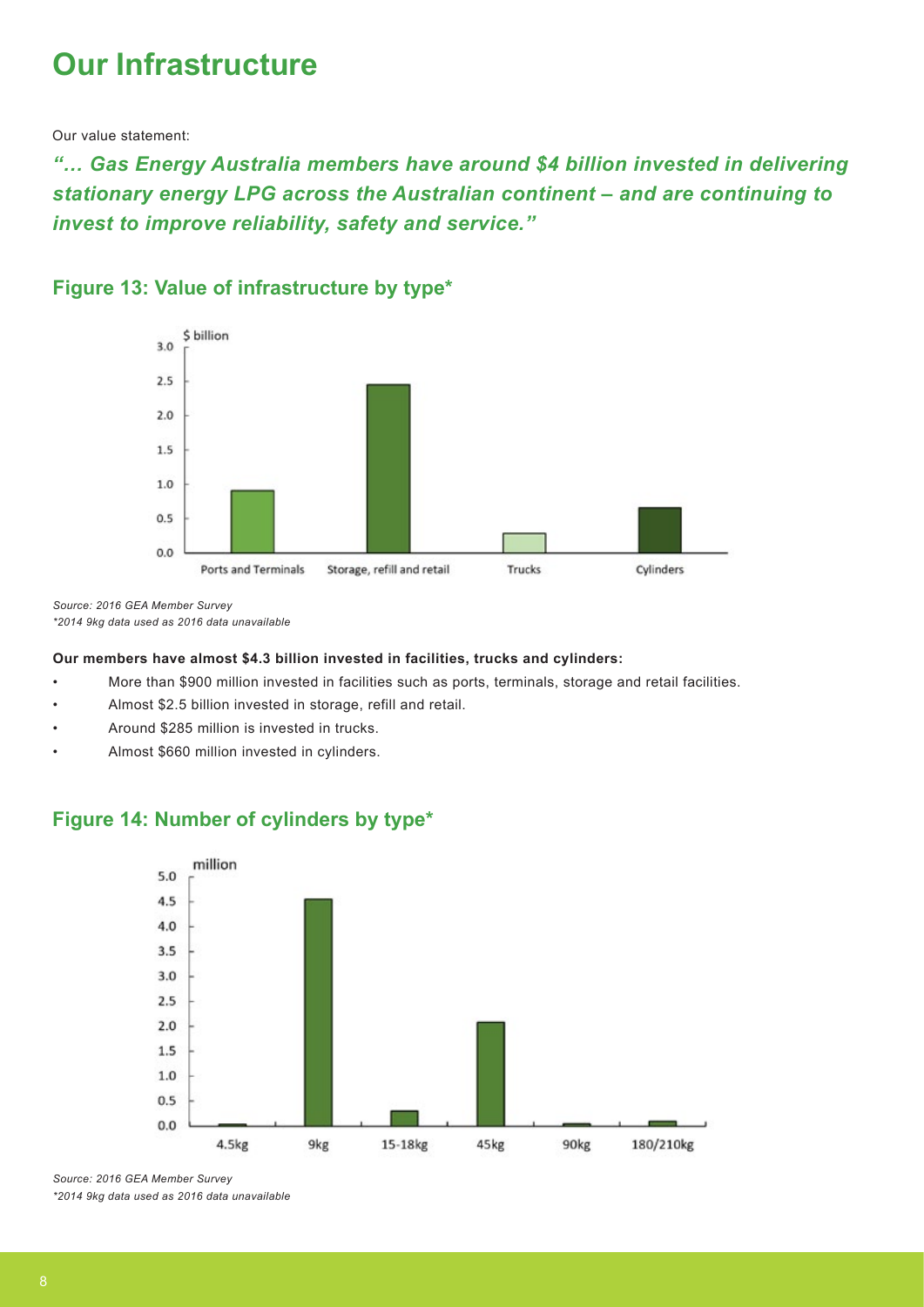#### **Over 7 million gas cylinders have been provided for stationary energy LPG customers:**

- Over 4.5 million 9kg cylinders have been provided.
- Over 2 million cylinders are the 45kg type.
- There are nearly 300,000 15-18kg cylinders.
- Six cylinders types are available to provide an "anywhere anytime" energy source.



## **Figure 15: Value of cylinders by type\***

*Source: 2016 GEA Member Survey \*2014 9kg data used as 2016 data unavailable*

#### **Our members have invested a total value of more than \$650 million in gas cylinders:**

- Almost \$375 million has been invested in 45 kg cylinders.
- Over \$125 million has been invested in 9 kg recreational cylinders.
- More than \$100 million has been invested in 180-210 kg cylinders.

## **Figure 16: LPG Bulk Storage – Bullet Tanks**



In addition to the cylinder sizes shown in Figure 15, commercial and business customers who consume large quantities of LPG use bulk storage tanks which come in various sizes for different applications. Bullet tanks can be used for commercial, industrial, and agricultural applications.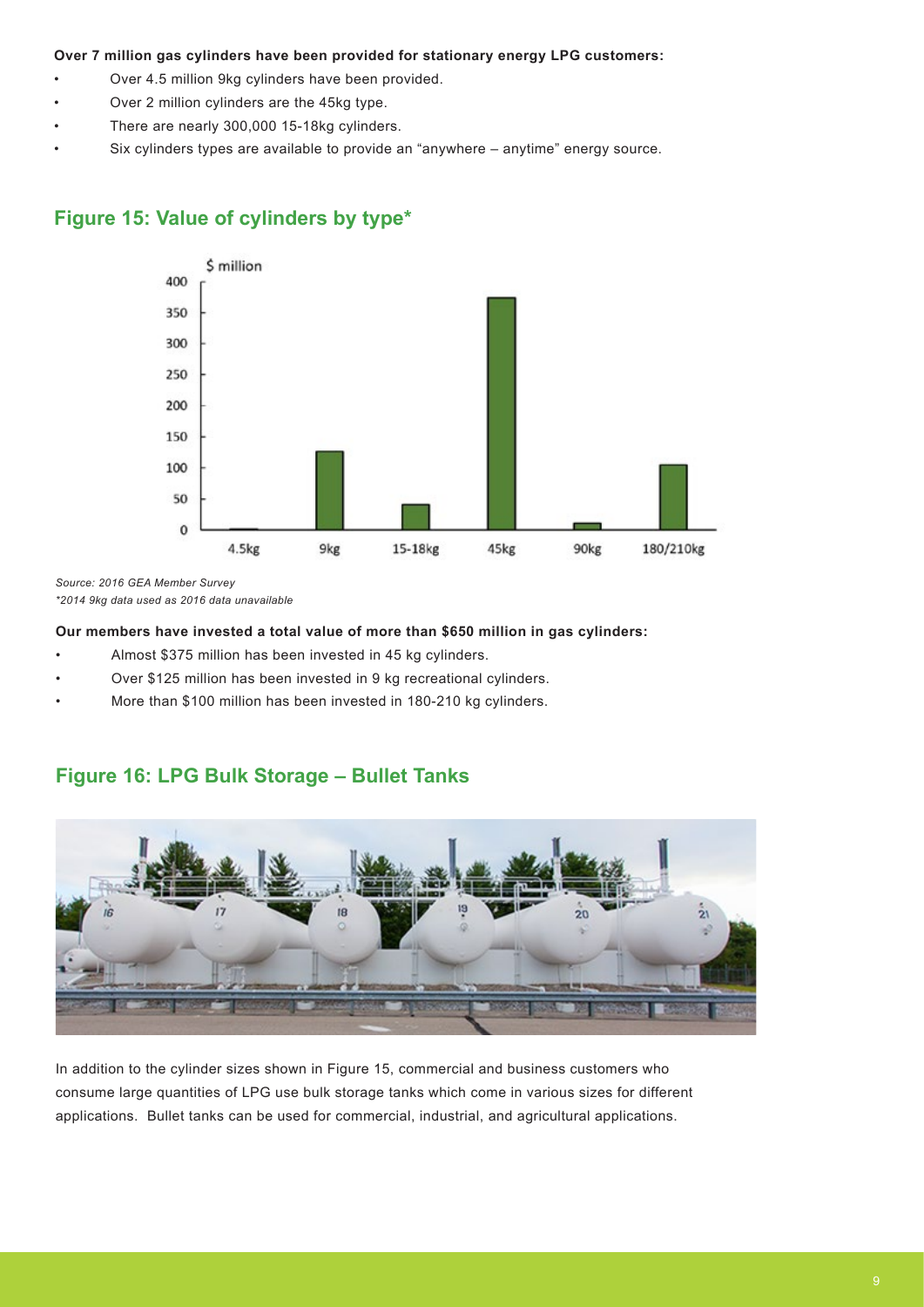# **Figure 17: LPG storage solution**



Figure 18 details some of the various sizes of bulk tanks available in Australia.

# **Figure 18: LPG Bulk Storage Tank Sizes**

| <b>Capacity</b><br>(tonnes) | <b>Diameter</b><br>(mm) | Length<br>(mm) |
|-----------------------------|-------------------------|----------------|
| 0.5                         | 915                     | 2250           |
| 1                           | 1065                    | 2690           |
| 2                           | 1220                    | 3920           |
| 2.5                         | 1220                    | 5940           |
| 3                           | 1220                    | 7960           |

# **Figure 19: LPG marine storage capacity**



Figure 19 shows that the LPG industry has significant marine port storage capacity – over 350k tonnes.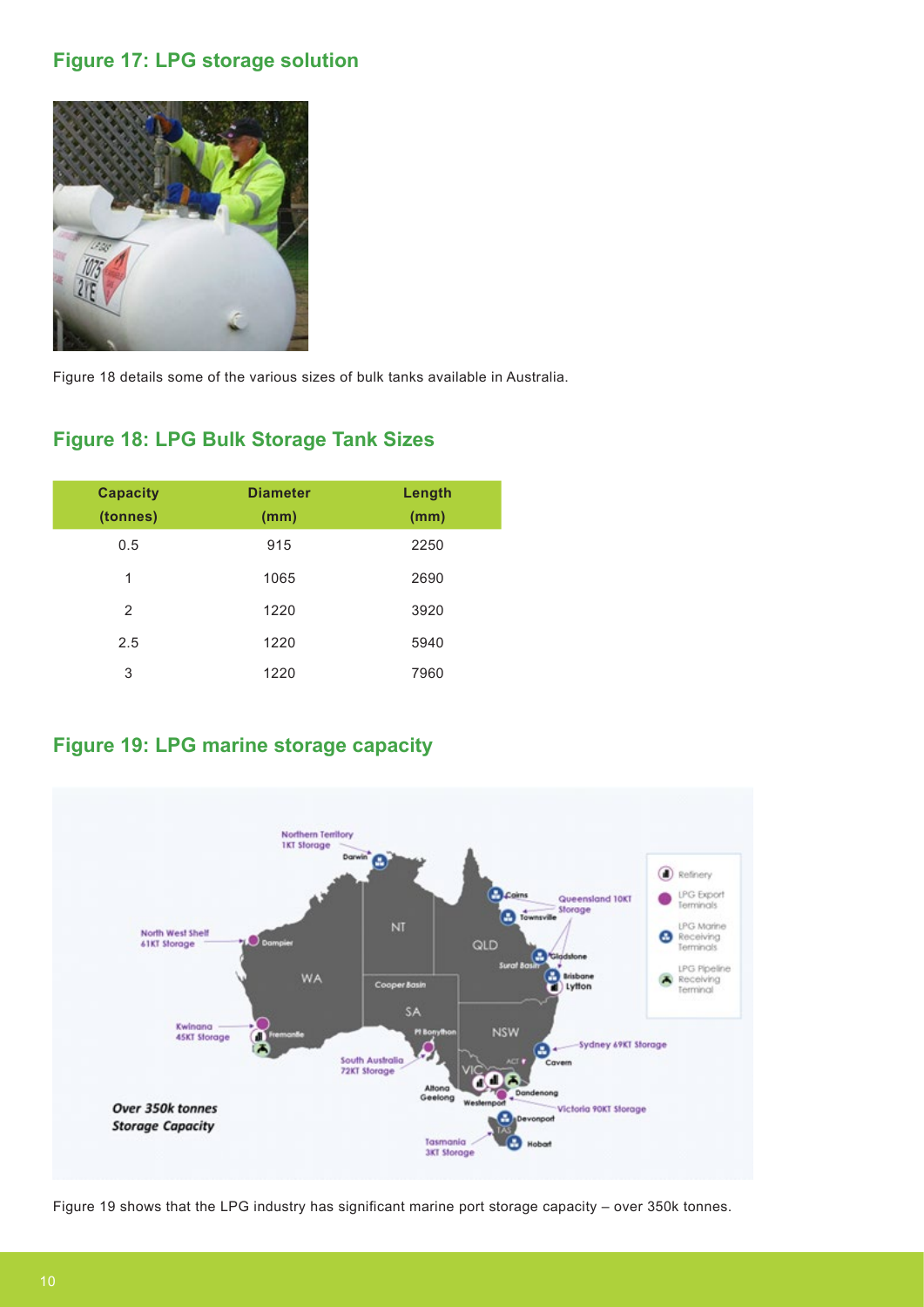# **Figure 20: Total value of infrastructure by State/Territory**



*Source: 2016 GEA Member Survey \*2014 9kg data used as 2016 data unavailable*

#### **Our members have invested in every state of Australia:**

- New South Wales represents the highest level of investment at more than \$1.6 billion.
- Western Australia represents the second largest investment at more than \$800 million.
- Victoria and Queensland combined total more than \$1.2 billion.

# **Our Emissions Reduction Performance**

Our value statement:

## *"…LPG offers significant emissions reductions compared to electricity"*

# **Figure 21: Lifetime emissions from household water heaters by energy type (weighted capital cities average)**



*Source: pitt&sherry, ABS Consumer Price Index*

#### **Water heaters using LPG emit significantly lower emissions than those using electricity:**

- The average instantaneous LPG hot water heater emits only 14.3 tonnes per annum, generating an emissions savings of 42.3 tonnes compared to an electric storage hot water heater.
- The average solar LPG boosted water heater (evacuated tube) emits only around 9 tonnes of emissions– a saving of 9 tonnes or almost 60 per cent compared with a solar electric water heater.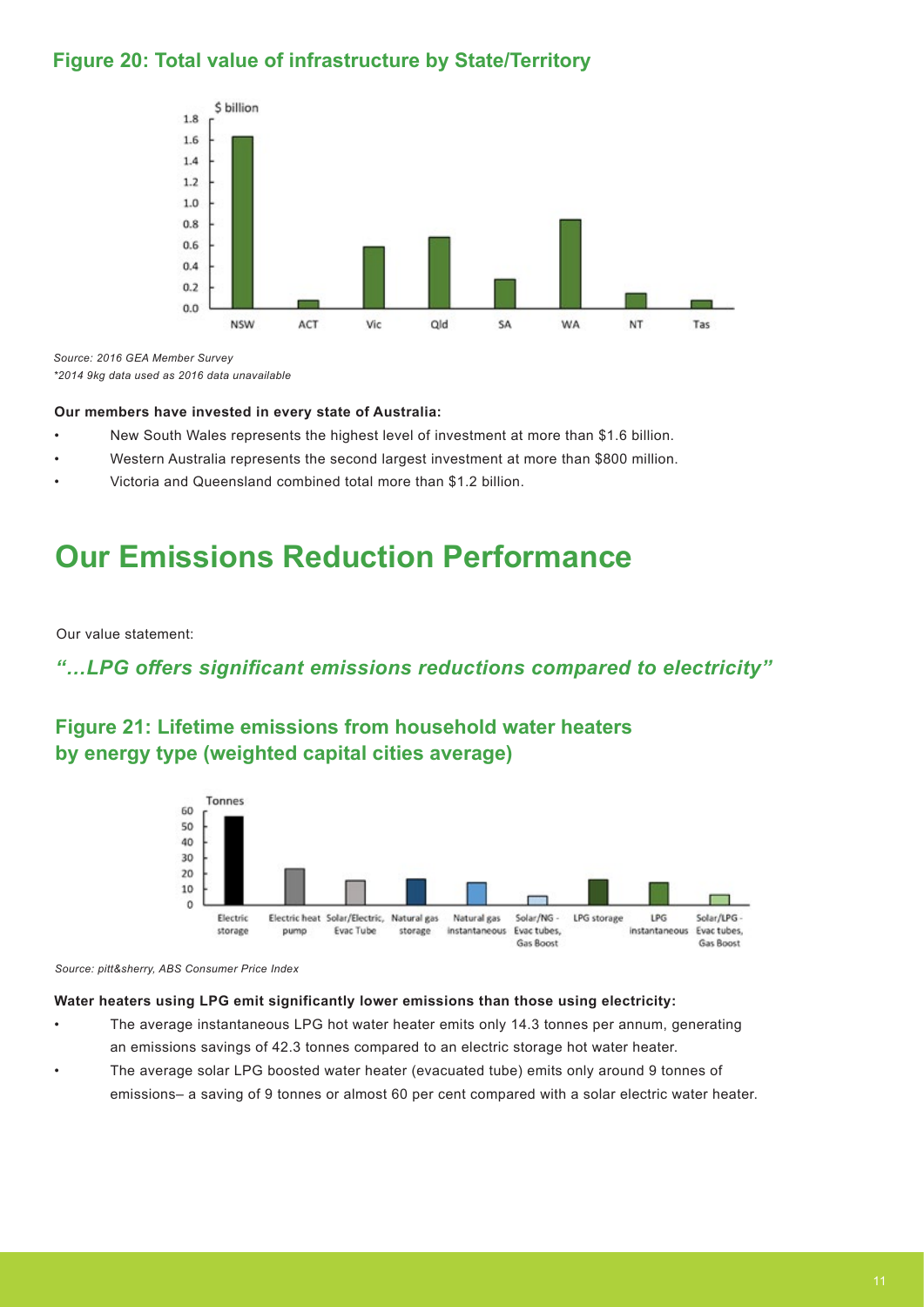# **Autogas: a national snapshot**

Our value statement:

# *"…Autogas is an established low emission, affordable and domestically available transport fuel…"*



# **Figure 22: Number of light vehicles using LPG**

*Source: ABS Motor Vehicle Census 2017*

There were almost 400,000 vehicles on the road in 2017 that ran on LPG.

- Nearly 300,000 were passenger vehicles.
- Over 107,000 were light commercial vehicles.

## **Figure 23: Price of Autogas as a percentage of unleaded petrol**



*Source: Fueltrac Retail Report*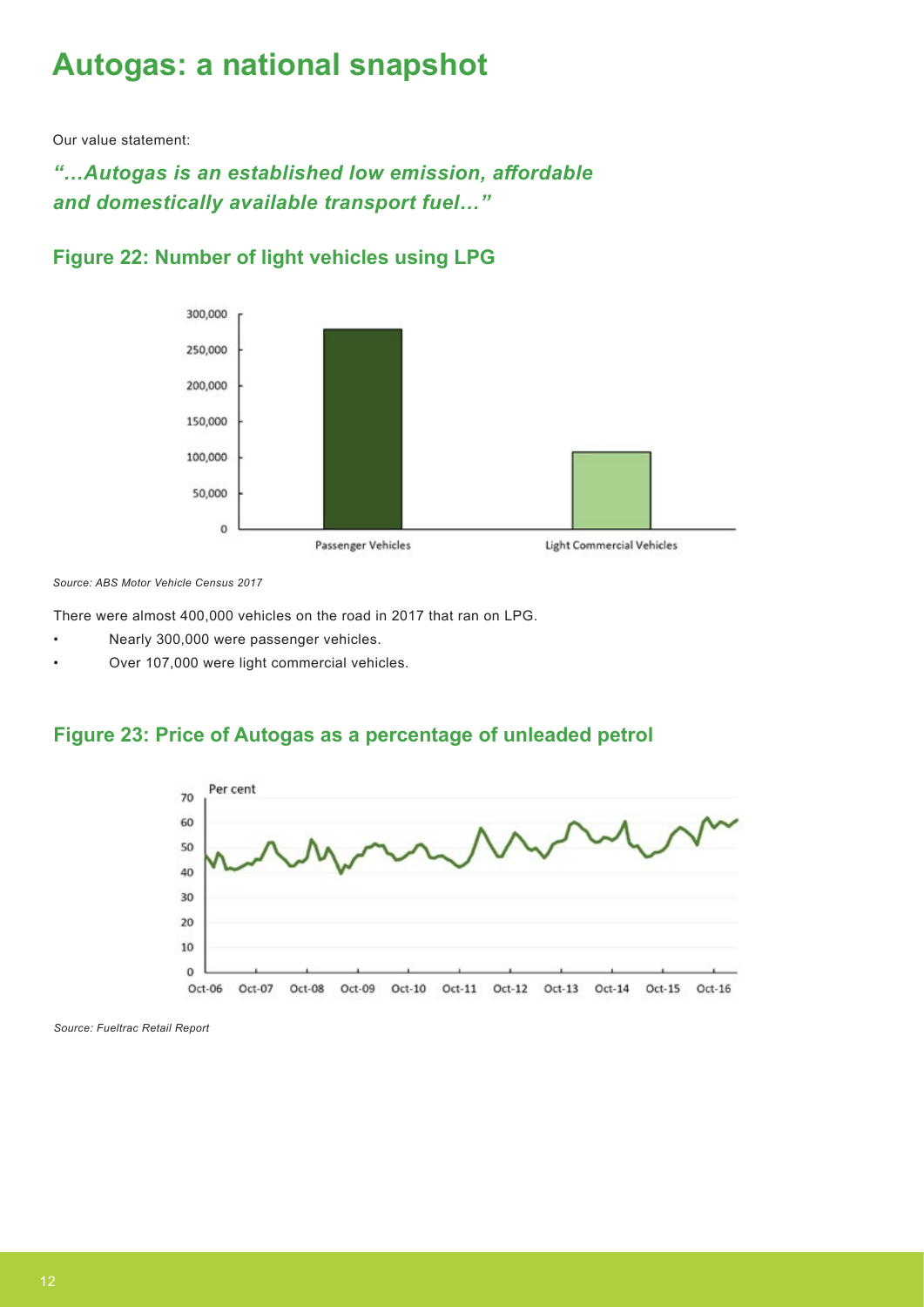# **Figure 24: Autogas demand in Australia**



*Source: LPG Supply and Demand Study, 2016*

- Demand for autogas in Australia was 532 kilotonnes in 2016.
- Demand for Autogas in Australia has fallen in recent years in line with the lack of availability of autogas vehicles, the removal of the government subsidies for new LPG cars and converting existing cars to LPG cars and the imposition of excise on autogas.

# **Figure 25: Autogas demand by State/Territory - per cent of total**



*Source: LPG Supply and Demand Study, 2016*

- Victoria has the highest demand for Autogas, consuming nearly 50 per cent of Australian autogas.
- New South Wales is the second largest consumer of Autogas at almost 25 per cent of total demand.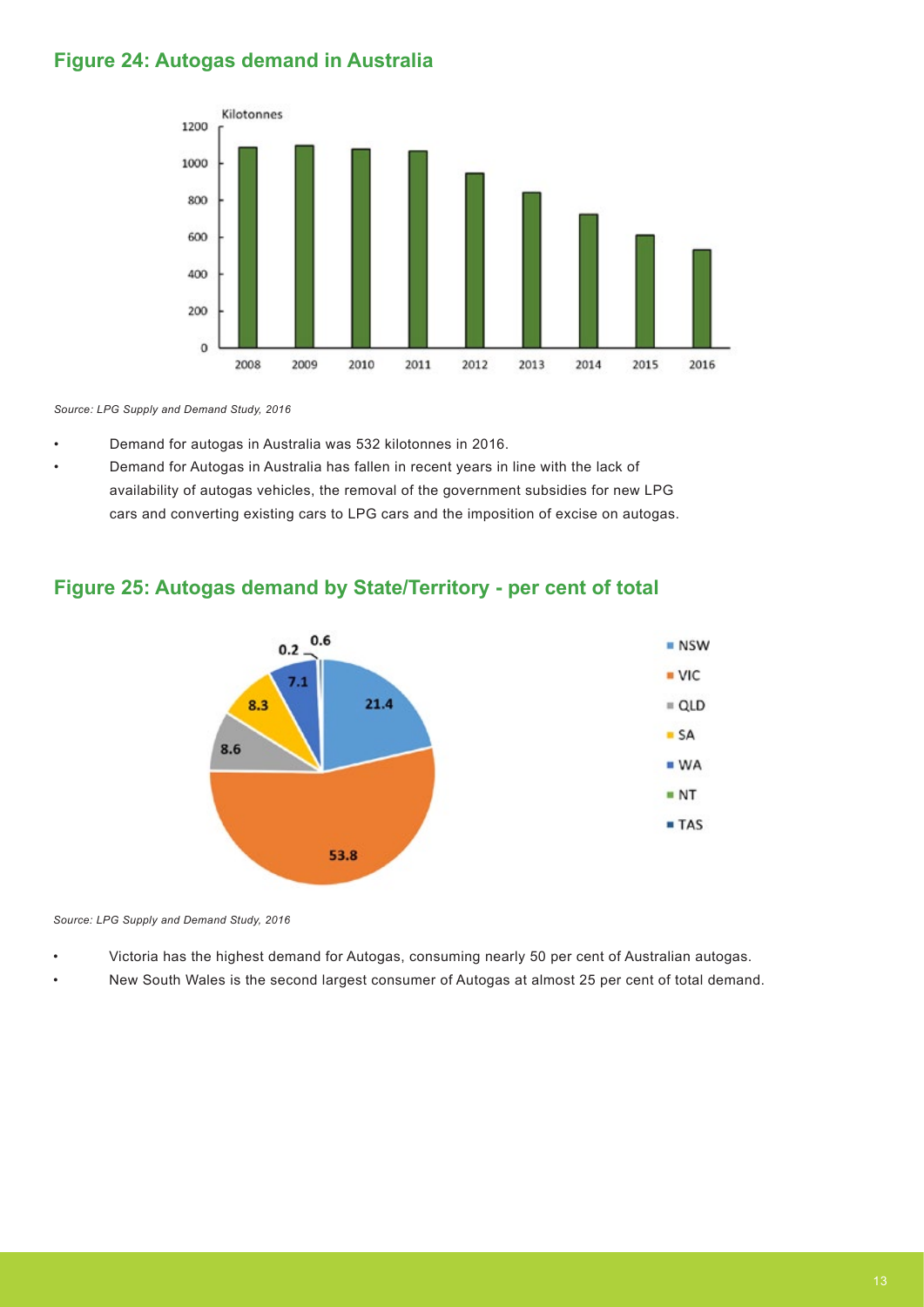# **Our Export Performance**

Our value statement:

# *"…Australia's LPG industry is world leading and continues to contribute to our exports…"*

Our industry continues to contribute to Australia's exports.

Table 1 and Figure 23 detail the range of goods and services exported from our industry and the destination countries of these goods.

# **Table 1: LPG equipment exports**

| Autogas nozzle boot                  | LPG dispensing equipment           | Rubber expansion joints          |
|--------------------------------------|------------------------------------|----------------------------------|
| Brass and steel fittings             | LPG industrial and dispenser hoses | Tanks - cylinder, storage, road  |
| Breakaway coupling                   | LPG refuelling nozzles             | Technical support and training   |
| <b>Bypass valves</b>                 | Pipes                              | Test points                      |
| Clamps                               | <b>Pumps</b>                       | Tools                            |
| Cylinder manifolds                   | Pump sets                          | Underground autogas LPG stations |
| Hoses                                | <b>Pressure Gauges</b>             | Valves                           |
| Marine and industrial dry disconnect | Regulators                         |                                  |
| and breakaway couplings              |                                    |                                  |

# **Figure 26: LPG equipment export destinations**



*Source: 2016 GEA Member Survey*

Figure 23 shows that Australian LPG products are exported to many parts of the globe.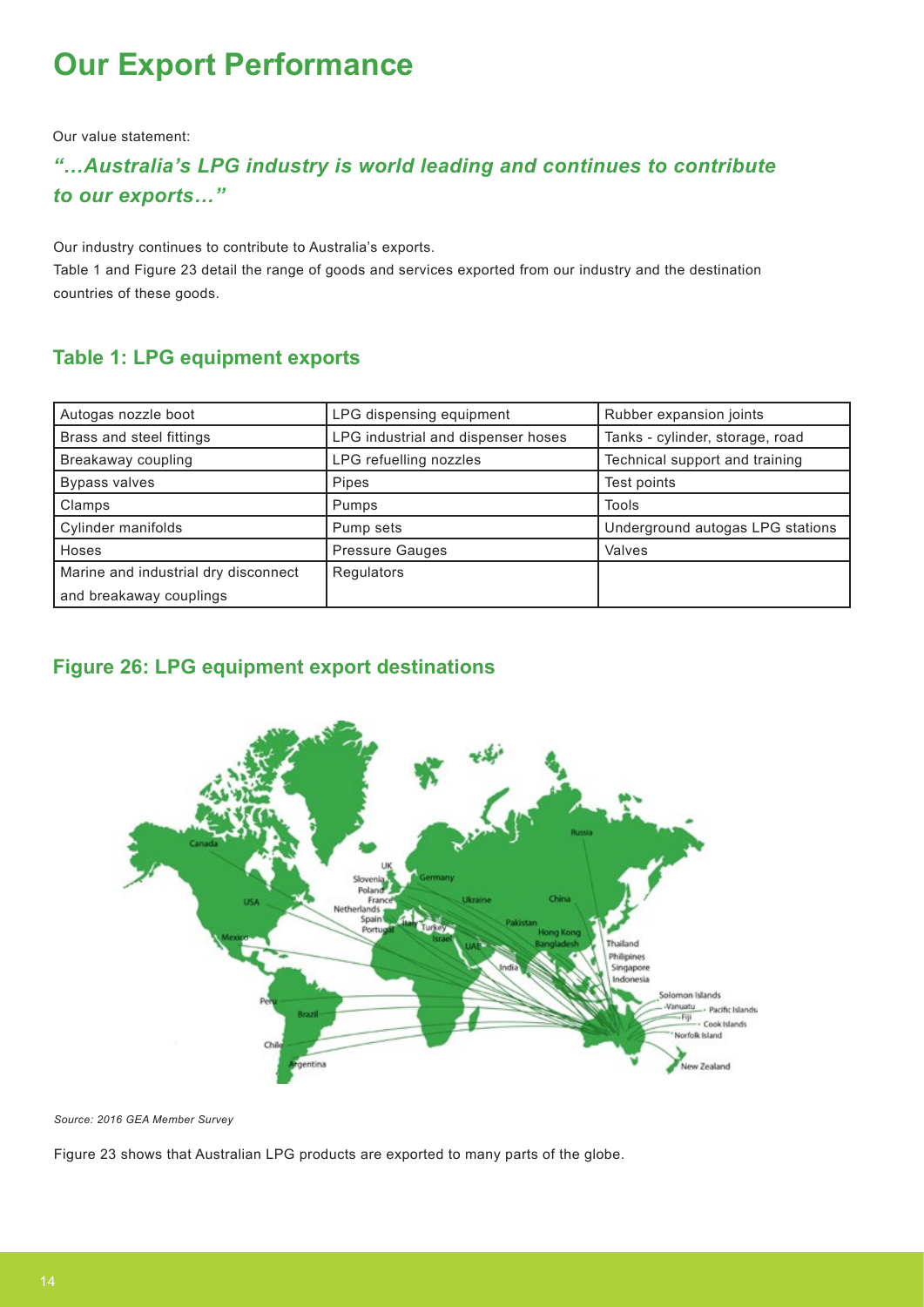# **About Us**

Gas Energy Australia (GEA) was established on 15 October 2012 as the national peak body that consolidates the advocacy, industry and technical policy development, and communications profile of the Australian downstream gaseous fuels industry, which includes LPG, Compressed Natural Gas (CNG) and Liquefied Natural Gas (LNG).

GEA's members and associates include producers, refiners, distributors, transporters, retailers, vehicle manufacturers, equipment manufacturers and suppliers, installers, educators and consultants and cover all aspects of the downstream gaseous fuels industry.

GEA's goal is to convey a united industry voice to key stakeholders (governments, state authorities and the community) on the value and benefits of gaseous fuels. This advocacy helps GEA achieve a cleaner environment, improved safety, enhanced energy security and lower energy costs to deliver sustainable economic prosperity in a lower carbon economy.

GEA's advocacy and stakeholder engagement is supported by progressive policy development based on sound research, analysis and expert commentary, the ongoing development of national and regulatory standards, innovative products and technology, proactive media and community engagement, and the development of the industry's specialist workforce.

# **Our Structure**

Gas Energy Australia is a not-for-profit organisation governed by a Constitution and Board of Directors who are approved annually by our Advisory Council Members. Industry Task Forces, Advisory Council Working Groups and Technical Committees are established by our members and associates in response to policy and technical development initiatives – supported by a Secretariat based in Canberra.